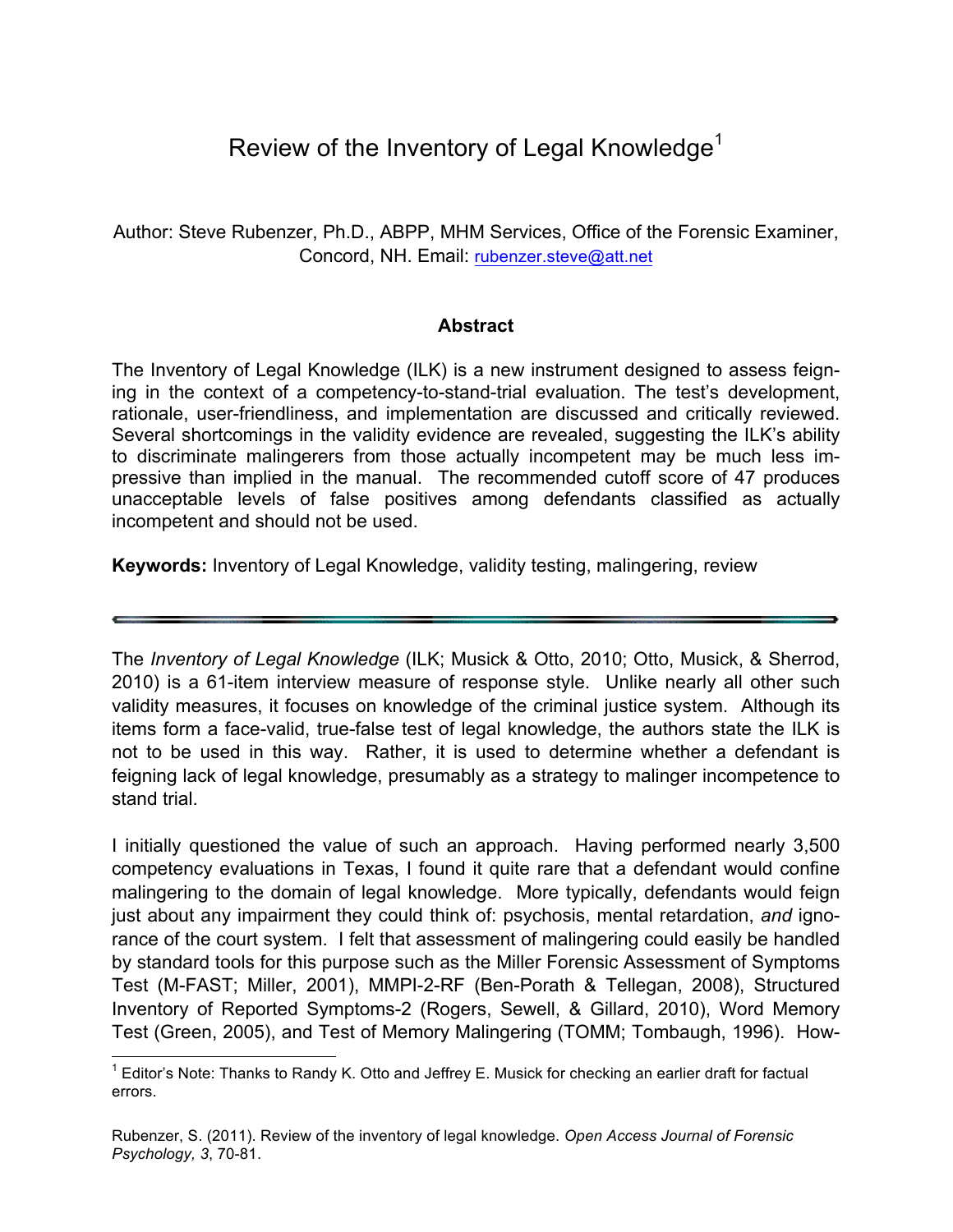ever, I recently took a position in New Hampshire with the Office of the Forensic Examiner, and found a substantially different population and style of presentation. Among the other differences, and there were a significant portion of people who presented as having a serious deficit in their knowledge of the court system without presenting as grossly impaired in other ways. One even passed multiple symptom validity tests. It became apparent that feigning lack of knowledge was a popular strategy for malingering incompetence in my new locale, more so than claiming to hear voices.

## **Format and Suitable Populations**

The ILK is administered as a structured interview. There is a test booklet that contains the test questions, and a separate, carbonless form for recording answers. For each question, the examinee must answer "true" or "false" and the examiner circles the appropriate answer on the scoring sheet. Scoring is a simple matter of tallying correct responses.

ILK scores can be interpreted by two approaches. Significantly below-chance performance has long been considered the gold standard in psychometric malingering assessment (Berry & Schipper, 2008; Boone, 2007; Slick, Sherman, & Iverson, 1999; Sweet, Condit, & Nelson, 2008), and ILK scores below 24 exceed the 95% confidence interval for chance-level performance. Perhaps as important, data presented in the ILK manual suggest that nearly 50% of actual malingerers obtain scores this low—a much higher percentage than reported for many other instruments relying on this strategy. Scores on the ILK can also be interpreted by reference to several normative groups.

The ILK is designed for English-speaking defendants at least 12 years of age who can comprehend spoken language at a  $5<sup>th</sup>$  grade level. The authors report the ILK has not been specifically validated for individuals with significant cognitive limitations, and that caution should be used in interpreting results for such individuals. However, belowchance performance, when it occurs, remains very solid evidence of feigning regardless of intellectual level.

## **Construction**

The ILK items were created by the authors to represent a broad range of content relevant to competency to stand trial. More than one hundred potential items were created and grouped into eleven content categories. The authors then culled items that were judged excessively trivial or technical, confusing, or redundant. Item language was refined to increase clarity and items were assessed using the Flesch-Kincaid gradelevel formula, although items are read to the examinees, not read by them. All ILK items were reported to be below the  $10<sup>th</sup>$  grade level, with the overall reading level of the ILK reported as  $5<sup>th</sup>$  grade equivalent.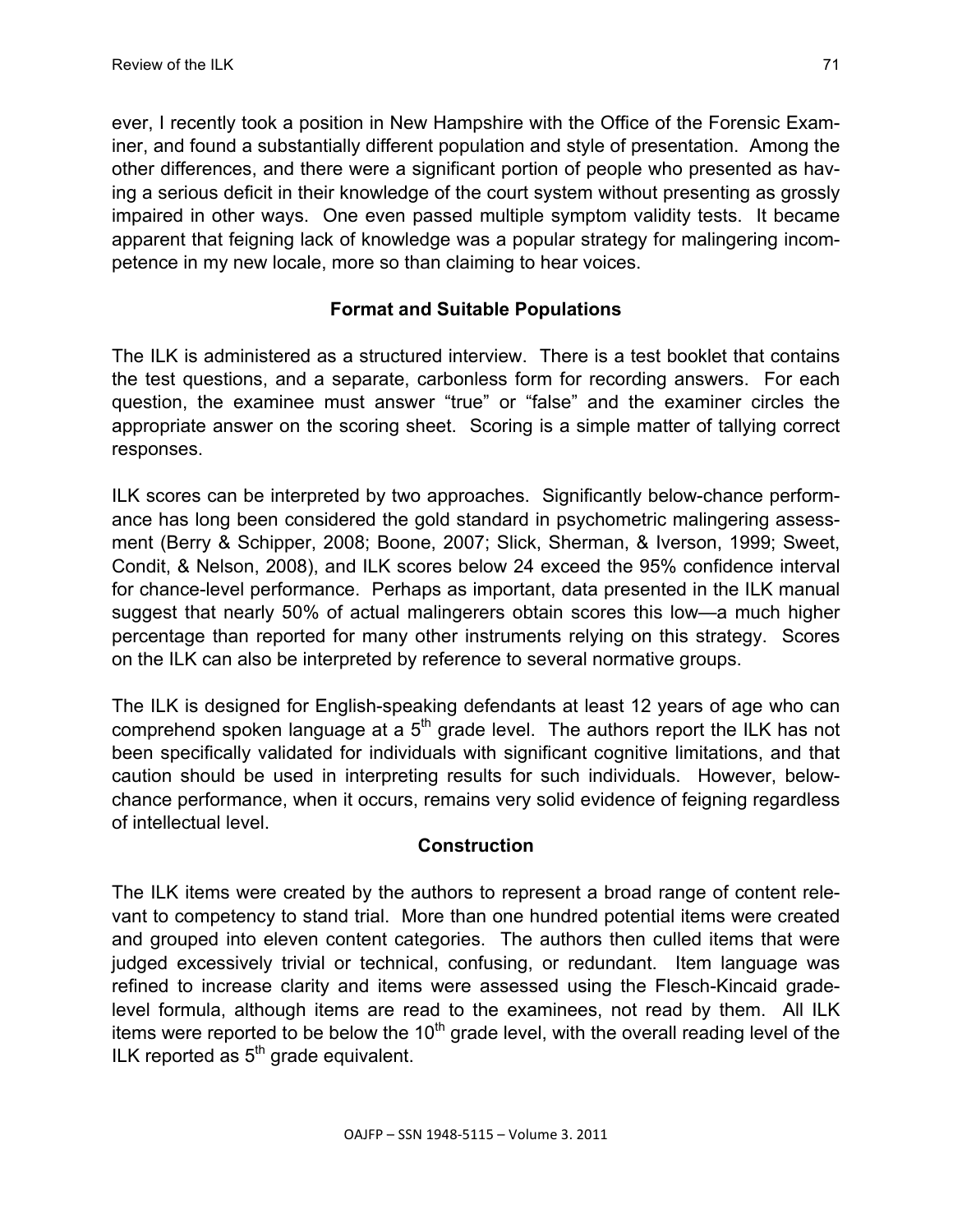Next, the ILK items were reviewed by a panel of nine, mostly forensic experts and lawyers, for possible bias due to gender, race, religion, or other factors, and problems due to item format. Revisions were made to several items.

Finally, the ILK was administered to 105 psychiatric and forensic patients under either honest or fake-bad instructions. Data was used to examine item-scale correlation and item variability, and two items were identified for possible deletion. However, other considerations led to the items being retained. Some additional changes in item language were also made.

The steps described above help ensure the usability of the ILK and provide evidence of its fairness when used with different populations. However, no formal content validity steps appear to have been taken: The authors do not report factor analyses to demonstrate that the ILK measures a single, coherent construct—or alternatively, a set of related or discreet constructs. Although the ILK addresses a wide variety of content, there does not appear to have been an independent review by legal scholars. Finally, apart from comprehensiveness, it is not clear if different topic areas, which may be more or less crucial to a factual understanding of the proceedings, are weighted optimally. However, these issues apply in greater force to a true psychometric test of legal knowledge, a role the authors do not claim for the ILK.

Another issue not discussed, with relevance for the ILK's use as a response style measure, is variance in jurisdictions across the country. One item (59) is keyed incorrectly for New Hampshire. The authors report that attorneys from various states did review the items for such issues, but the review apparently missed at least one problematic item.

# **Psychometric Qualities**

The authors report that ILK has a Cronbach's alpha of .88 and a two-week test-retest reliability of .76. Based on the former figure and the SD for clinical populations, this gives the ILK a standard error of measurement (SEM) of 2.77 raw points, and a 95% confidence interval of about + 5.5 points.

Several forms of validity evidence are presented. The authors report that the ILK correlates substantially with Trial 2 of the TOMM (*r* = .62), with the Rey Fifteen Item Test (FIT; *r* = .60), and with Reliable Digit Span (RDS; *r* = .61), and that all correlations were significant at the .01 level. However, it should noted that FIT and TOMM have both been faulted as showing limited sensitivity to feigning (Boone & Lu, 2007; Gervais, Rohling, Green, & Ford, 2004; Grote & Hook, 2007; Nitch & Glassmire, 2007). Although there is evidence that at least one cognitive validity measure (the TOMM) performs better in criminal populations than it has in civil (disability) settings, the FIT and RDS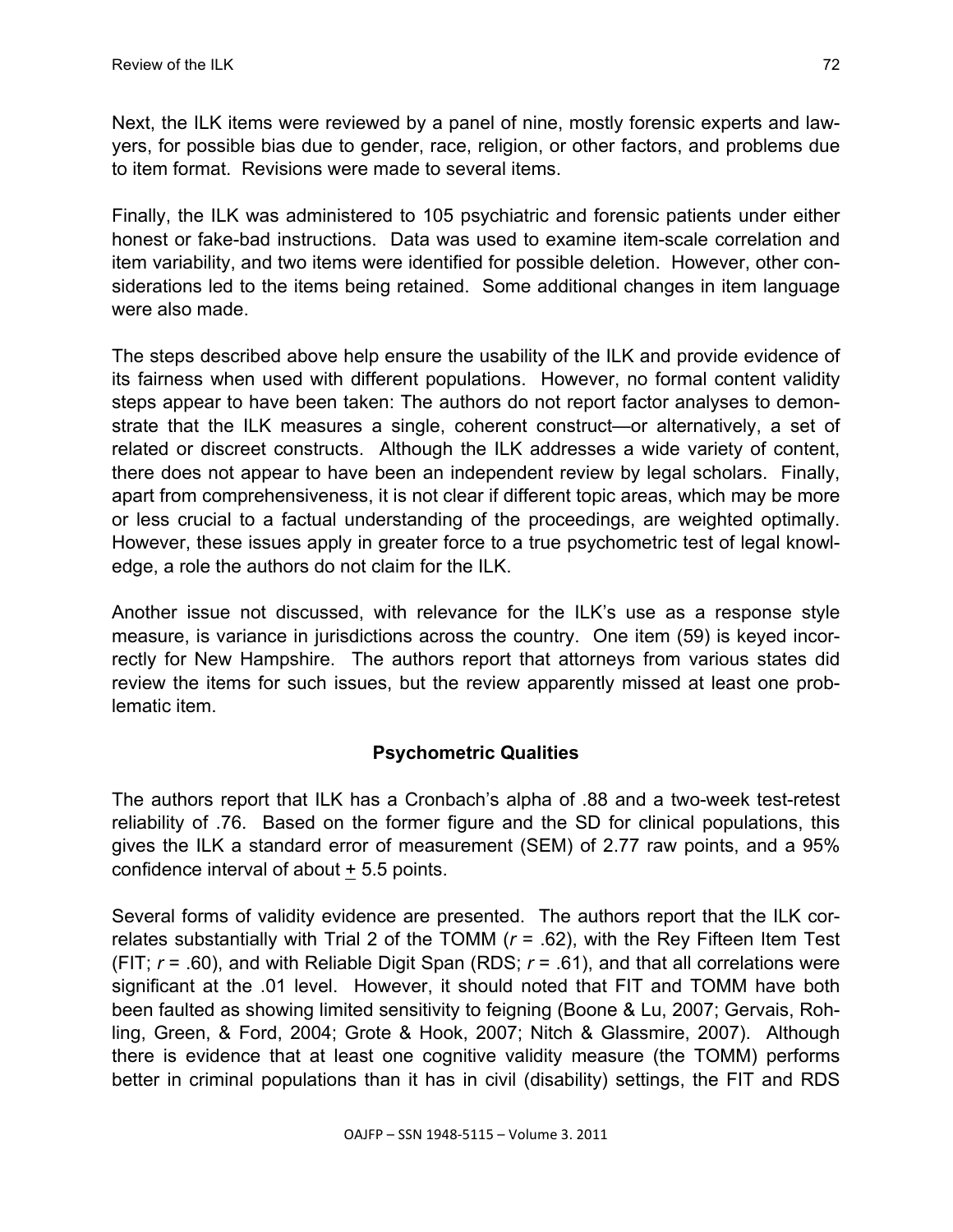showed much lower failure rates than some other well-validated cognitive validity tests (Ardolf, Denney, & Houston, 2007; Denney, 2007).

The ILK manual presents data from both simulation and known group studies. Groups of simulators were created from actual community psychiatric inpatients and insanity acquittees. Although a similar comparison was made using college students, this has limited relevance to the prime validity issue: the ILK's ability to distinguish feigners from genuine psychiatric patients, particularly those found to be incompetent to stand trial. A table on page 32 presents means, standard deviations, and Cohen's *d*s to compare simulators with honest responders. Most honest clinical groups produce ILK scores of 50-53; community (non-psychiatric) controls score a bit higher (55-56), community juveniles considerably lower (mean = 49.0), and defendants evaluated to be incompetent scored a mean of  $40.6$  (SD =  $8.53$ ).

In the simulation study, half of community inpatients and insanity acquittees were asked to respond honestly, the other half to fake bad. The manual reports that the ILK was able to separate honest responders from feigners with Cohen's *d*s for community psychiatric inpatients and insanity acquittees of 1.31 and 1.43, respectively. These are large effect sizes.

Validity data from known groups are limited. A group of 60 malingerers was identified from defendants undergoing competency evaluation. The authors report that at least one other validity instrument apart from the ILK was used to establish malingering. The ILK separates identified malingerers from defendants found incompetent in a contemporaneous evaluation with a Cohen's *d* value of 1.62.

Another way to consider validity is through the *likelihood ratio* (LR), which is the *sensitivity* divided by the *false-positive rate*. Stated differently, the LR quantifies how much more likely those with the condition of interest (e.g., feigning) are likely to be detected relative to those without the condition. Using the community psychiatric inpatient and insanity acquittal samples, cutoff scores were examined for utility in separating honest responders from those patients in those same samples instructed to fake bad. At the recommend cutoff score of < 47, the ILK manual (Table 3.4, p. 19) reports a sensitivity of .76 and a specificity of .79 (false-positive rate = .21). Thus, the LR = .79 / .21 = 3.76. This is a respectable level of discrimination. However, the false-positive rate requires further attention.

Most authors of validity tests consider the diagnosis of malingering or feigning a very serious one requiring very strong evidence and conservative decision rules. For example, the authors of the original SIRS set their cutoff rules to keep false-positive rates below 2.5%, although this meant compromising the ability to identify feigners (Rogers, Bagby, & Dickens, 1992). Most guidelines for interpreting below-chance performance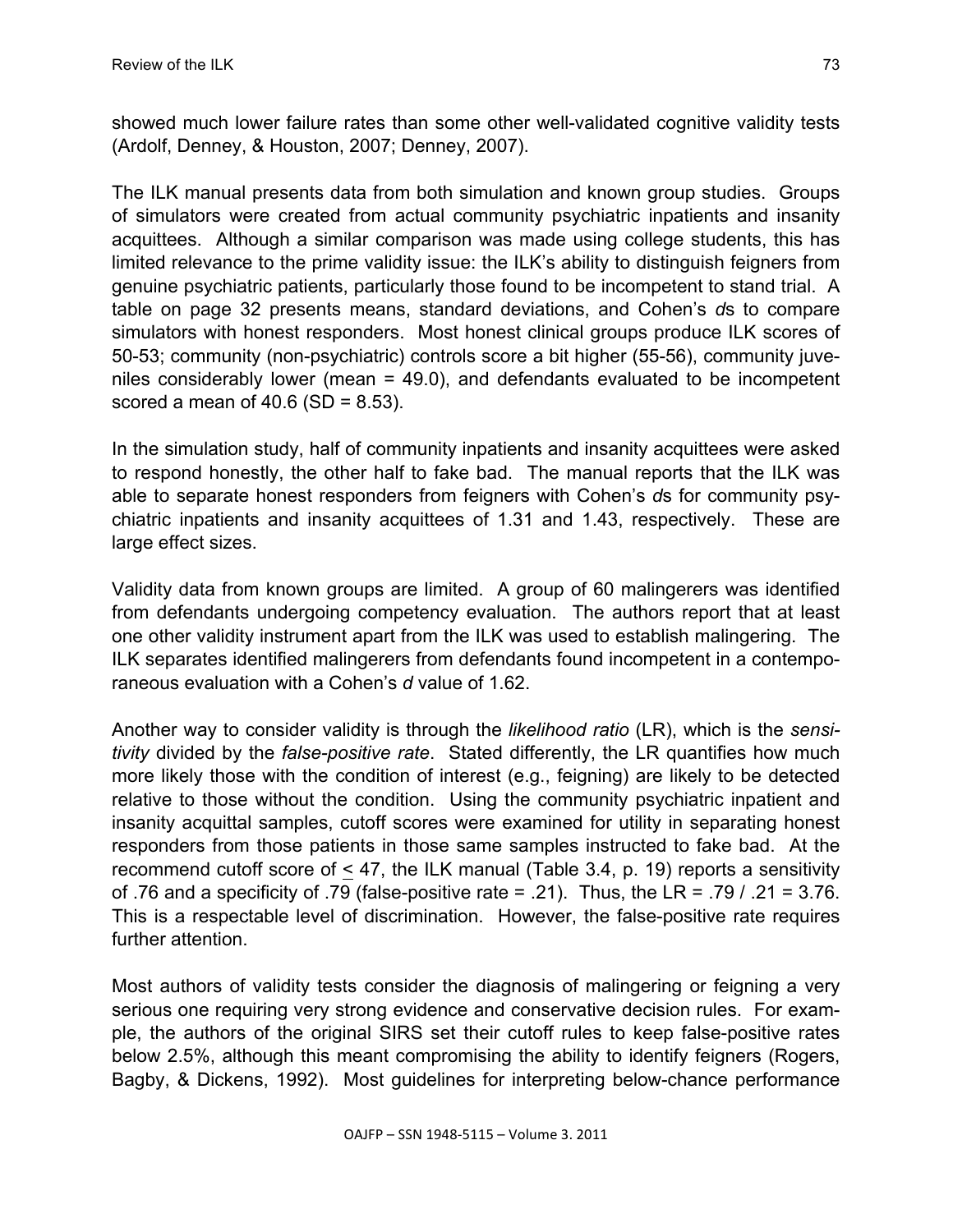use a 95% confidence interval, hypothetically tolerating a 5% false-positive rate for those who would truly perform at chance level because of profound impairment. For the ILK, the false-positive rate reported at a cutoff score of 47 is 21% for clinical samples. At the lowest cutoff score for which full diagnostic statistics are reported (< 36), the false-positive rate remains at 8%. Taken at face value, this suggests that scoring below the ILK normative cutoffs should only be taken as suggestive of feigning, not as a diagnostic finding. Thus, scoring below these cutoff scores would not be equivalent to, for example, failing the SIRS-2 or TOMM.

Users should also be aware that a base rate of .47 was used in calculating the positive and negative predictive power (PPP, NPP) statistics. Although this figure is consistent with recent data (Ardolf, Denney & Houston, 2007) and my own experience, it is much higher than the 15-17% figure cited by Rogers and Bender (2003). Users should be aware that if the base rate in their facility is much different than 50%, the PPP and NPP will be markedly different.

The foregoing material supports the ILK's reliability and validity. However, a closer look at the ILK's validity data raises some serious concerns. The clinical and forensic groups on which they are based appear to be samples of convenience, such as insanity acquittees and actual criminal defendants. Some were found incompetent, others competent. So far so good. The problem is, there is nothing in the manual to indicate the subjects' clinical status at the time of the ILK administration. Among the information not reported are diagnoses, mental-status variables, current symptoms, IQ scores, time in treatment, medication status, and privilege status within the institution. An insanity acquittee is likely to have been restored to competence before being found insane, so there is little reason to believe most would be psychotic or seriously impaired at the time of the ILK administration. Similarly, someone found incompetent would likely be under treatment to restore competence. If the ILK was administered two or four months after the competency determination, there little reason to believe the person was still incompetent, absent documentation to the contrary. Without well-defined comparison groups, there is little evidence to show the ILK can separate feigners from those clinically impaired to the point of incompetence *at the time of the competency evaluation.* 

In fact, the data in the manual show the ILK has only modest ability to do so. Seventeen examinees were found to be incompetent and produced a mean ILK score of 40.6 (SD = 8.53). Simulators from two clinical groups produced mean scores of 36.2 and 35.5. This is the most relevant evidence of the ILK's validity reported in the manual, and the contrasts produce Cohen's *d*s of .40 and .48 respectively—much smaller than the figures reported for patients who have not been shown to be seriously impaired or incompetent at the time of the assessment. The difference in mean scores is just at the edge of the ILK's 95% confidence interval based on SEM. Finally, the mean of actual incompetent defendants is well below the ILK's recommended cutoff score of 47. How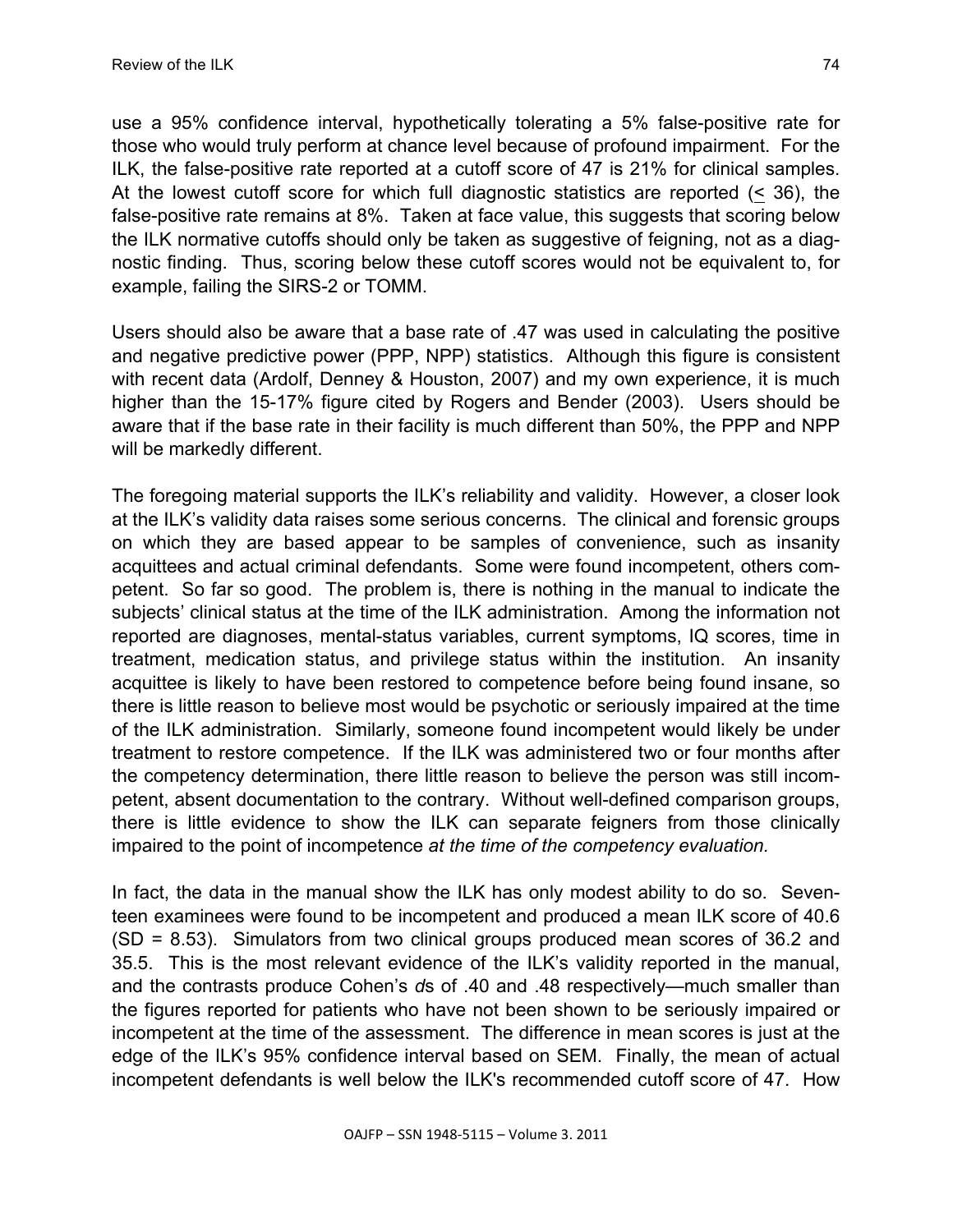can scores of 30-46 be construed as evidence of feigning when they are the range in which most incompetent defendants will score? The false-positive rates reported in the manual are based on clinical groups, not defendants presenting as currently incompetent. This is the appropriate group on which to calculate the false-positive rate, and the data presented in the manual in Table C1 on the small incompetent sample (*n* = 17) shows 82% scored below at or below 47. This is clearly unacceptable and indicates that any useable cutoff score would have to be much lower. Table C1 indicates that one defendant classified as truly incompetent scored 29, another 30—both within the level of chance. In order to achieve a false-positive rate of 5% or less based on the limited normative data, a cutoff score of 28 would be required. However, with such a small sample, estimates of the false-positive rate will have a large band of error. Until a sample of perhaps 150 incompetent defendants, across several test sites, is obtained, users should probably not consider ILK scores as an indication of feigning except when they are significantly below chance.

The known group data also has serious problems. The manual states that both the ILK and other validity instruments were used to classify malingerers *in the majority of cases*  (italics added). Thus, it appears the ILK may have been the only instrument in some cases. Although this would seem to be a clear case of criterion contamination, the authors assert otherwise. Further, because the authors wished to be conservative, only ILK scores that were below chance were used in identifying examinees as malingering. The import of this contamination depends on the degree to which other instruments and data contributed to the malingering classification. However, the net effect, unless the ILK contributed to very few classifications, is to differentially select cases with very low (below chance) ILK scores. This will artificially depress the average ILK score of those classified as malingering, and bias effect size estimates.

There is evidence that such biased selection did occur. The known group malingerers scored fully 10-11 points lower than simulators from clinical groups, a difference that is both statistically significant (both *ps* < .01) and large (Cohen's *d*s = .92 and .98). Data and effect sizes for these groups are shown in Table 1. Thus, the low mean score of the malingering group, and the large effect sizes generated by contrasting the malingering and clinical groups, cannot be given much weight in assessing the ILK's validity.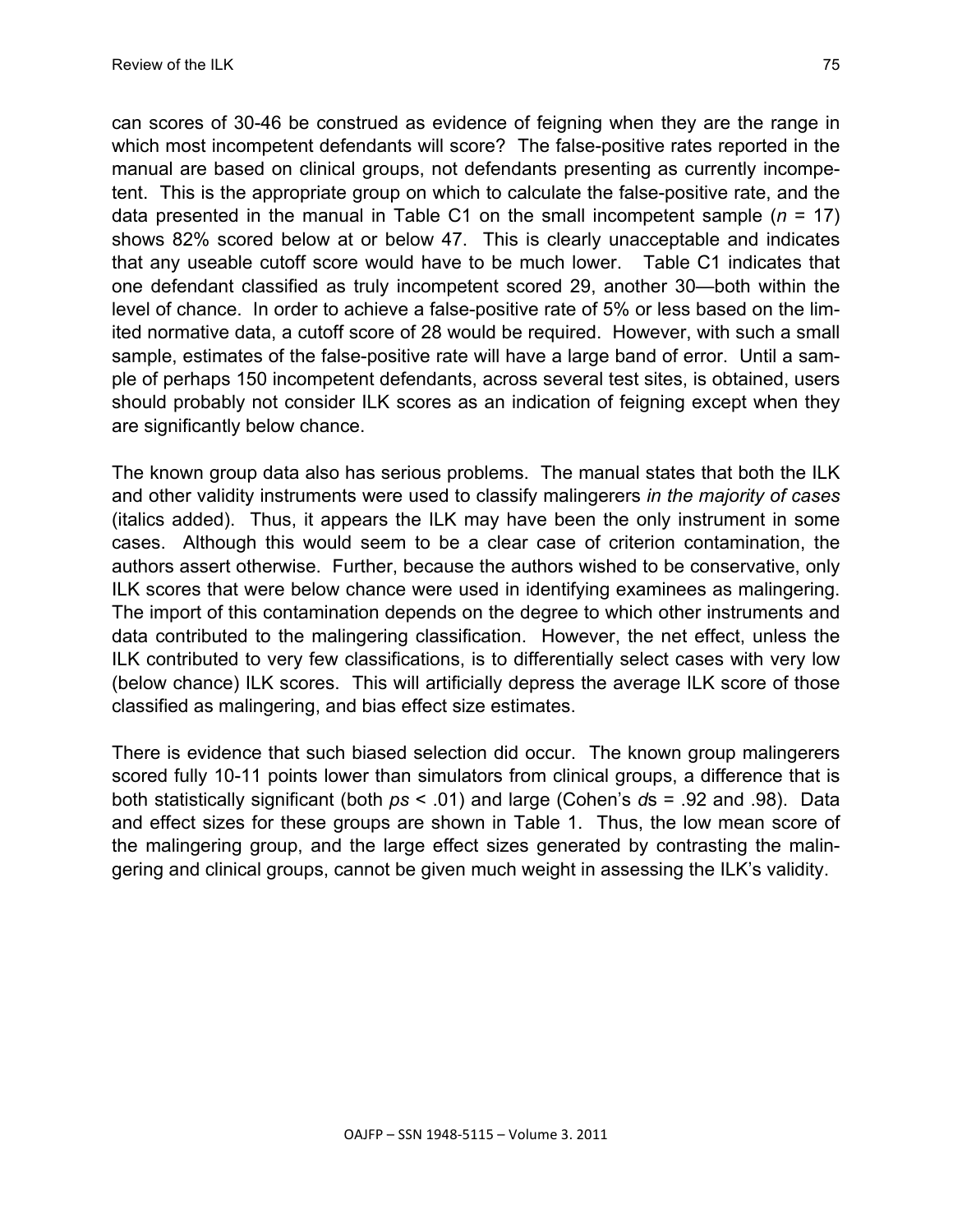# Table 1

| Group                        | n  | Mean  | <b>SD</b> |      | Cohen's $d^a$ Cohen's $d^b$ |
|------------------------------|----|-------|-----------|------|-----------------------------|
| <b>Currently Incompetent</b> | 17 | 40.59 | 8.53      |      |                             |
| Simulators (psych            | 50 | 36.24 | 12.75     | .40  | .96                         |
| inpatients)                  |    |       |           |      |                             |
| <b>Simulators (NGRI</b>      | 43 | 35.49 | 12.20     | .48  | .92                         |
| acquittees)                  |    |       |           |      |                             |
| Malingering                  | 60 | 25.03 | 10.58     | 1.62 |                             |

# *Descriptive Data and Effect Sizes for the Most Relevant ILK Samples*

<sup>a</sup>Cohen's *d* contrasting with the Currently Incompetent group <sup>b</sup>Cohen's *d* contrasting with the Malingering group

The validity problems are magnified for defendants with a history of intellectual impairment. No control group data are presented for individuals with IQs substantially below normal. Since people who feign incompetence may well present as intellectually impaired, and actual intellectual impairment can be a legitimate reason for incompetence, such data could be very useful. However, it might also be that the ILK cannot distinguish between low ability and feigning until below-chance performance is reached. Until such studies are completed, the ILK should be used with caution with persons with significant intellectual limitations, and only significantly below-chance scores interpreted.

# **User Friendliness and Usefulness**

The ILK is easy to use. After a quick orientation in the manual, administration is straightforward. Even after six months, about the only thing that might be forgotten is the need to provide feedback after each answer. Since most forensic examiners will not use each instrument in their toolbox regularly, it is important that they be intuitive so that they can be used infrequently without a high risk of an invalid administration. The ILK meets this criterion. It takes about 15 minutes to administer and about one minute to score. The cost per administration is a little over \$2.00 apart from the initial investment in the item forms and manual. A specimen kit, which includes 25 answer forms, is a very reasonable \$129.

However, the ILK is less versatile and useful than it might be. The first limitation stems from lack of norms with a cognitively impaired sample. The second comes from the authors' decision to develop the ILK primarily as a response-style instrument, and to recommend its use for only this purpose. The ILK could function as one measure of a defendant's factual understanding of the proceedings. It is not without limitations in this role, as a broad true-false measure may not uncover specific deficits that might be cru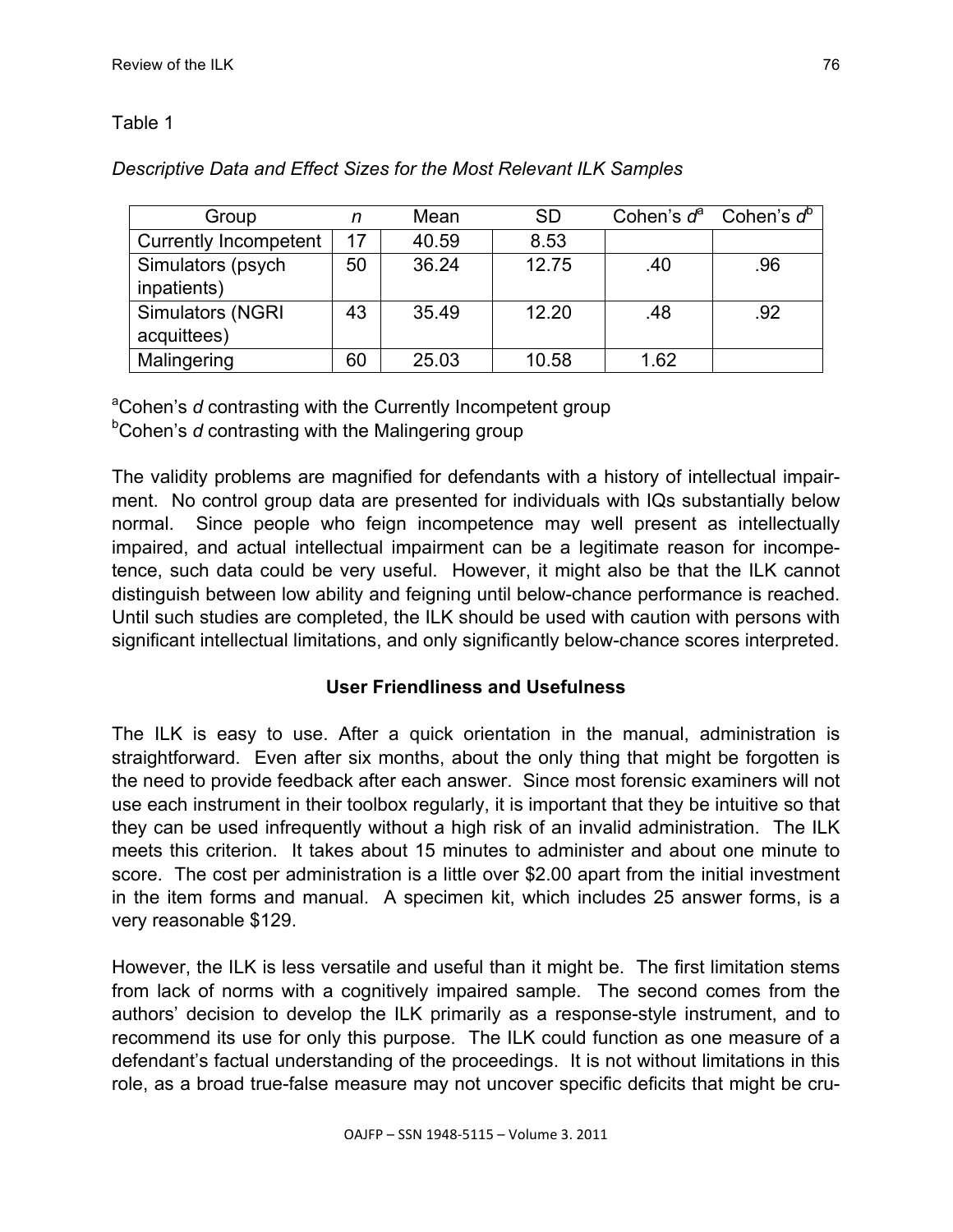cial. After all, someone has a 50% chance of being correct on the true-false item just by guessing. However, defendants may present in ways that present opportunities to use the ILK as something other than a response-style measure. I recently assessed a defendant who was quite uncooperative in answering most questions, including about the court system, and I believed he was faking. I thought this would be a good chance to try out the ILK, and fully expected him to fail. But he didn't. In fact, he scored 53, which is only a couple points below the mean for adults without a psychiatric history. Although the ILK did not provide evidence of malingering, it did provide evidence that the defendant had adequate knowledge of the court system. The authors hint at interpreting high scores at several points in the manual, but do not endorse it. There is validity evidence pertinent to this use in the manual, in that one incompetent sample scored well below the mean of other groups, but another group did not. These results are complicated by the possibility that those found incompetent were not judged so because of lack of knowledge, but because of irrationality. I would like to see further development of the ILK as an adjunct measure of legal knowledge, as it is the only truefalse format competency instrument around, and it does cover a wide range of relevant content.

### **Summary**

The ILK is easy to use, reasonably priced, has good reliability, and is a thoughtfully developed response-style measure in many ways. However, it seems that the authors adopted a liberal conception of validity: that the ILK be able to distinguish those who feign competence from general psychiatric and forensic patients. This is not the primary decision that forensic examiners face: They must determine if a defendant who presents as seriously impaired, cognitively or psychiatrically, is truly incompetent or feigning. Psychiatric patients who present with depression, anxiety, PTSD, or substance abuse even if requiring inpatient treatment—are not fully matched controls unless they also present as sufficiently impaired to be incompetent to stand trial. At present, the only ILK sample with evidence of serious impairment at the time of the assessment did not score much different from simulators. With an effect size of .40-.48, one might expect an overall classification rate on the order of 60-65%, as opposed to approximately 77-78% suggested in the ILK manual. Perhaps more important, scores from 30 to 46, although below the ILK's recommended cutoff score, are fully consistent with both feigning and actual incompetence. This writer strongly cautions against use of the recommended cutoff score of 47. Because the current sample of incompetent defendants is very small (*n* = 17), any recommendations about norm-based cutoff scores must be very tentative. Although the limited normative data suggest scores of 33 and below are increasingly suggestive of feigning (see Table 2), the author recommends only significantly belowchance scores (< 24) be interpreted as strong evidence until a more substantial sample can be collected. However, based on the simulator data (p. 44), only about 16-20% of malingerers will score this low.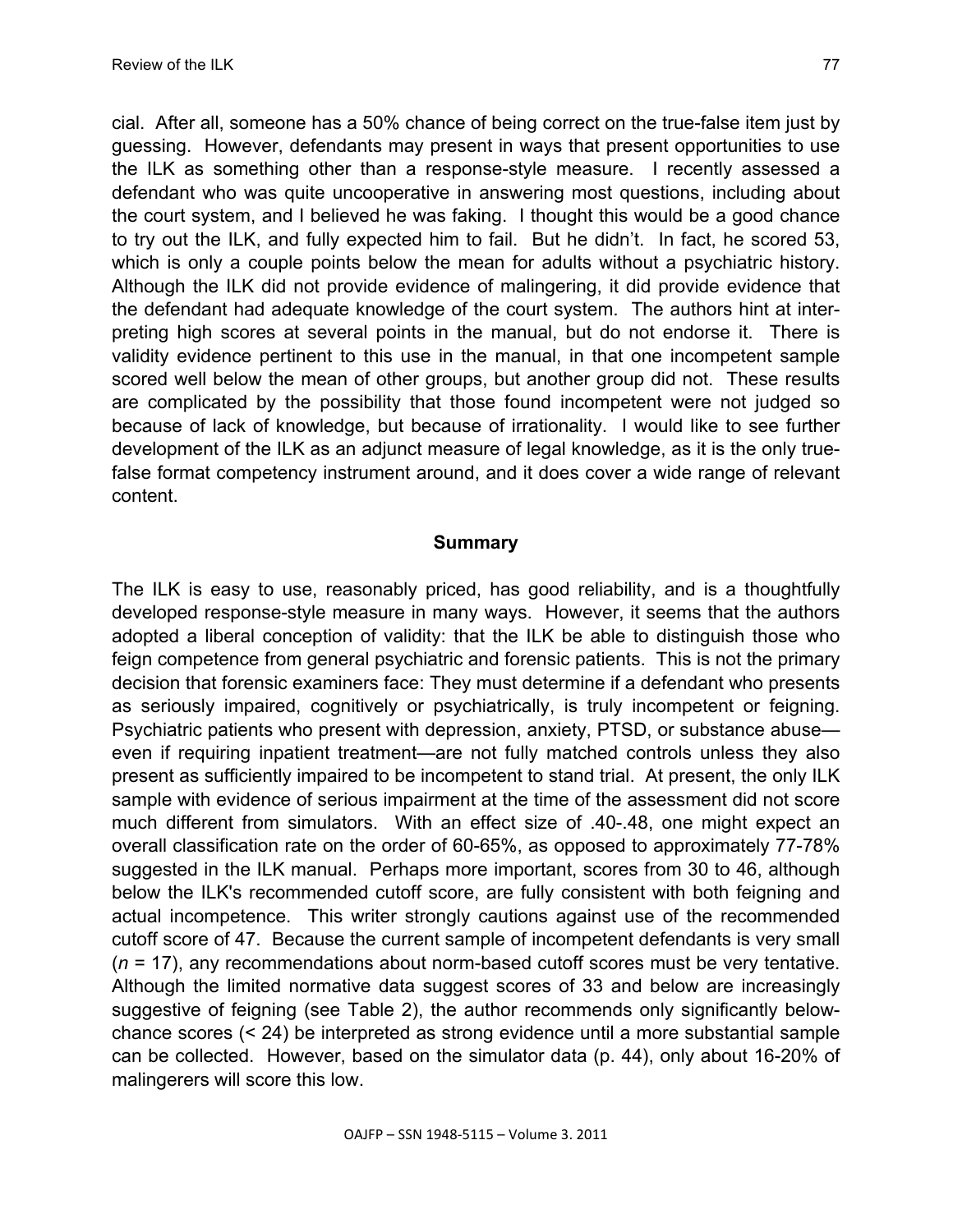# Table 2

| <b>Cutoff Score</b> | Sensitivity | False-<br>Positive<br>Rate | Likelihood<br>Ratio |
|---------------------|-------------|----------------------------|---------------------|
| 28                  | 24          | $<$ 1                      | >24                 |
| 29                  | 25          | 6                          | 4.2                 |
| 30                  | 28          | 12                         | 2.3                 |
| 31                  | 32          | 12 <sup>2</sup>            | 2.7                 |
| 32                  | 34          | 18                         | 1.9                 |
| 33                  | 38          | 24                         | 1.6                 |

*Sensitivities, False-positive Rates, and Likelihood Ratios of Different ILK Cutoff Scores*

*Note*. Sensitivity is based on detection of simulators in the Community Patient and NGRI Acquittee Fake Bad Conditions (*n* = 93). False-Positive Rate is based on Competency Examinees, Incompetent (*n* = 17).

Developers of cognitive validity tests, like the TOMM and WMT, began by identifying tasks that were minimally affected by brain damage or legitimate cognitive disorder. Although I would have thought that basic knowledge of the court system would not be much affected by mental illness, the ILK data suggest either that it is, or that cognitive limitations (e.g., MR) were affecting scores among those deemed incompetent. Since no data were reported about the intellectual functioning or clinical status of subjects, it is not clear which factors are in play. It does seem likely that serious intellectual limitation might result in very low scores on the ILK, but of course, not less-than-chance performance. It would be very desirable to know if psychiatric illness can substantially reduce ILK scores, absent intellectual limitations or gross confusion. It could be that the subjects found incompetent in the ILK data set were, on the average, intellectually limited. If so, the ILK may function much better when intellectual factors can be ruled out.

Standards have been evolving outside of psychology for reporting of the methodology and evaluation of diagnostic tests. The *STARD initiative* http://www.stard-statement.org/ (Bossuyt, et al., 2003) is an effort to create greater uniformity across professions and promote full disclosure of factors that can affect diagnostic statistics. The ILK manual falls considerably short of these recommendations, although it is not alone in this regard (Rubenzer, 2010).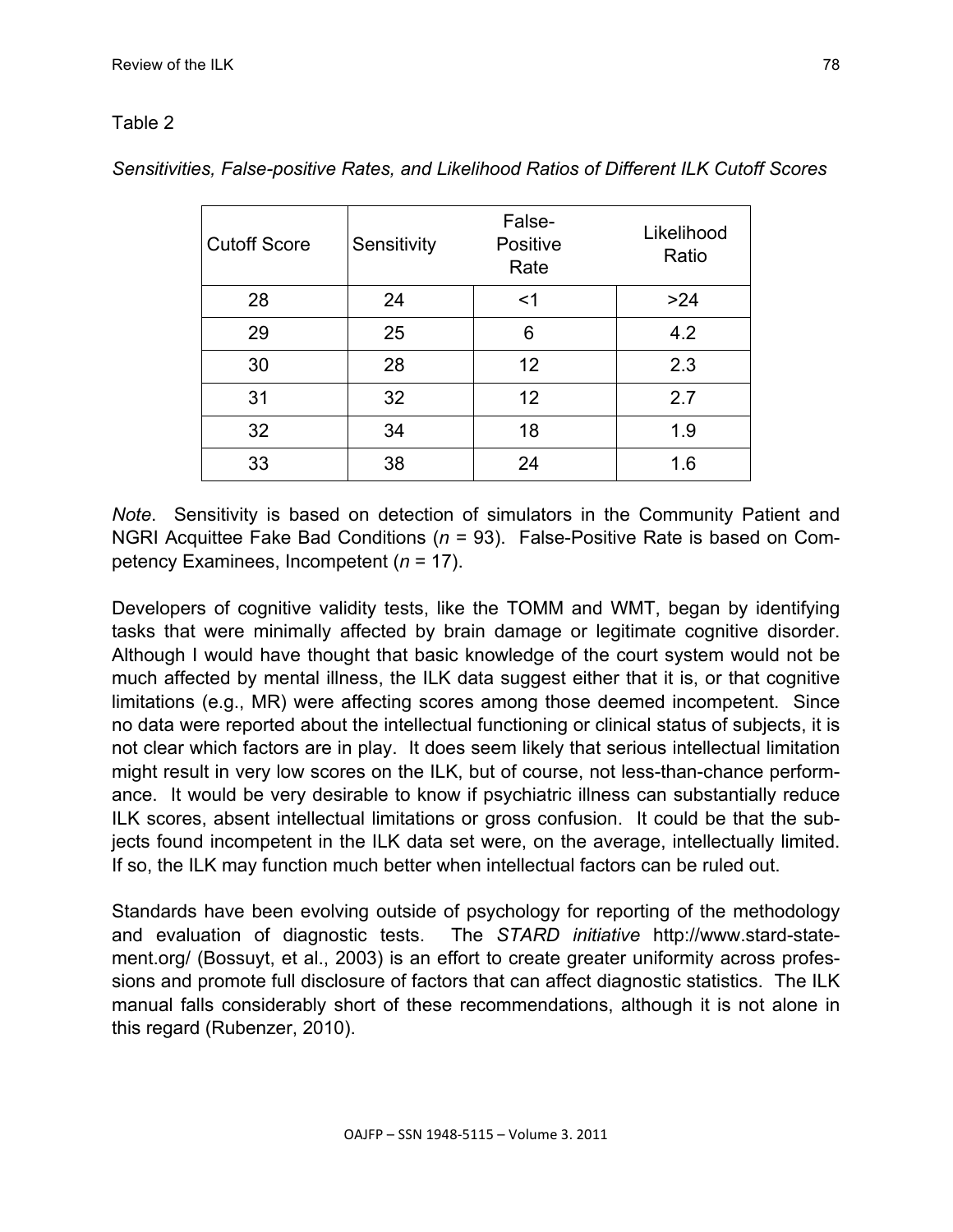The ILK potentially offers strong evidence of feigning if below-chance levels of responding are obtained. Users are cautioned that normative interpretation of the ILK, using a cutoff score of  $\leq$  47, can be expected to yield high rates of false-positive errors—as high as 82% based on the small sample of incompetent examinees. This cannot be justified. However, using significantly below-chance responding as a criterion means that the great majority (82%) of feigners will go undetected on the ILK. Users must be prepared to explain that passing the malingering test they used actually does not mean that the person is responding honestly, and why they chose to use a test with such low sensitivity for the condition of interest. Given these observations, it is hard to recommend the ILK until more favorable, quality data are presented. Examiners that use the ILK need to fully understand the issues discussed in this review or risk seriously misjudging the people they evaluate and misleading the trier-of-fact.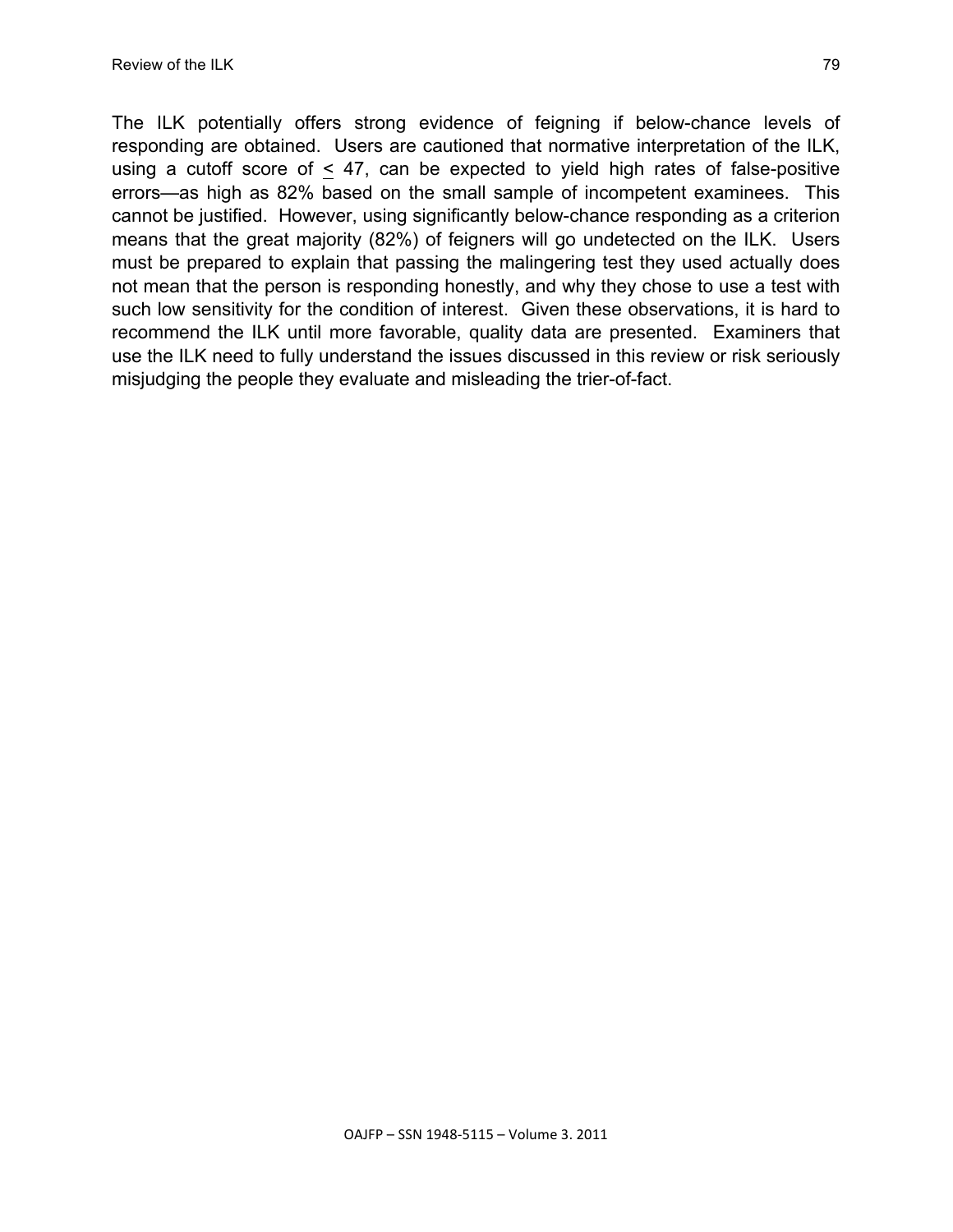## **References**

- Ardolf, B. R., Denney, R. L., & Houston, C. M. (2007). Base rates of negative response bias and malingered neurocognitive dysfunction among criminal defendants referred for neuropsychological evaluation. *Clinical Neuropsychologist, 21*(6), 899-916.
- Ben-Porath, Y., & Tellegan, A. (2008). MMPI-2 RF™ (Minnesota Multiphasic Personality Inventory-2 Restructured Form™). Pearson Assessment Systems. Minneapolis: University of Minnesota Press.
- Berry, D. T., & Schipper, L. J. (2008). Assessment of feigned cognitive impairment using standard neuropsychological tests. In R. Rogers (Ed.), *Clinical assessment of malingering and deception, 3rd Ed*. New York: Guilford.
- Boone, K. B, & Lu, P. H. (2007). Non-forced choice effort measures. In G. Larrabee (Ed.). *Assessment of malingered neuropsychological deficits*. New York: Oxford.
- Bossuyt, P. M., Reitsma, J. B., Bruns, D. E., Gatsonis, C. A., Glasziou, P. P., Irwig, L. M., Lijmer, J. G., Moher, D., Rennie, D., & de Vet, H. C. W. (2003). Towards complete and accurate reporting of studies of diagnostic accuracy: The STARD initiative. *Clinical Chemistry, 49*, 1-6.
- Denney, R. I. (2007). Assessment of malingering in criminal forensic neuropsychological settings. In K. B. Boone (Ed.), *Assessment of feigned cognitive impairment: A neuropsychological perspective*. New York: Guilford Press.
- Gervais, R. O., Rohling, M. L., Green, P., & Ford, W. (2004). A comparison of WMT, CARB, and TOMM failure rates in non-head injury disability claimants. *Archives of Clinical Neuropsychology, 19*(4), 475-487.
- Green, P. (2005). *Green's Word Memory Test user's manual.* Edmonton: Green's Publishing, Inc.
- Grote, C. L., & Hook, J. N. (2007). Forced-choice recognition tests of malingering. In Boone, K. B. (Ed.) *Assessment of feigned cognitive impairment: A neuropsychological perspective*. New York: Guilford Press.
- Miller, H. A. (2001). *M-Fast: Miller Forensic Assessment of Symptoms Test professional manual.* Odessa, FL: Psychological Assessment Resources.
- Musick, J. E., & Otto, R. K. (2010). *Inventory of Legal Knowledge professional manual*. Lutz, FL: PAR, Inc.